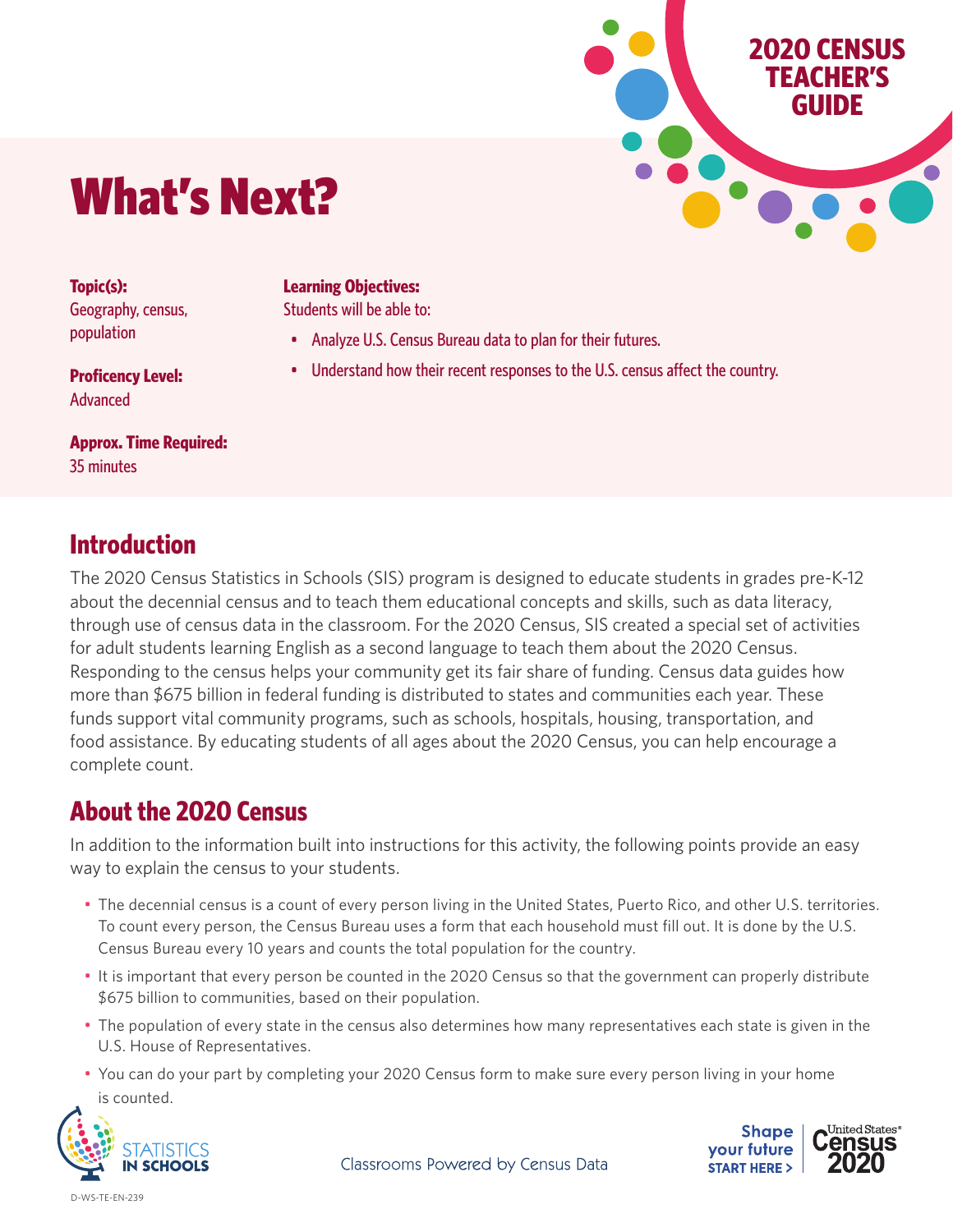

## **Materials Required**

- Printed student worksheets
- Computers with internet access for every student
	- ¬ An additional option is to guide the class through this lesson, using a projector or smartboard at the front of the room.
	- ¬ If technology is not available at all in the classroom, teachers can select a sample city and print out the data from QuickFacts, or teachers can use the sample data provided at the end of this teacher's guide.
- *The [West and South Lead the Way](https://www.census.gov/library/visualizations/2018/comm/subcounty-estimates.html)* (https://www.census.gov/library/visualizations/2018/comm/ subcounty-estimates.html)
- *[QuickFacts](https://www.census.gov/quickfacts/fact/table/US/PST045218)* (https://www.census.gov/quickfacts/fact/table/US/PST045218)
- *[The 15 Fastest-Growing Cities](https://www.census.gov/library/visualizations/2019/comm/15-fastest-growing-cities.html)* (https://www.census.gov/library/visualizations/2019/comm/15 fastest-growing-cities.html)

## **Worksheet Description**

Adult students will learn how they can use census statistics to find information about different cities across the country. They will consider such factors as educational opportunities, which cities or states have the best job opportunities for people in particular professions, and the average salaries and median age in those professions.

## **Before the Activity—10 Minutes**

- 1. Share with students that today the class will be talking about our hopes and dreams for our futures. Tell students, "Since we will be talking about what we wish would happen in the future, we will often be using the conditional tense."
	- Write a reminder on the board, showing how to construct the conditional: subject + *would* + verb (for example, "I would like to live in California.").
- 2. Students will be doing "Rapid Rounds" (similar to "Speed Dating") to share with several different people in the class and get a chance to practice conversation. Read through the questions below to ensure that students understand and are comfortable with them. Doing this will also ensure that the students are comfortable with the vocabulary used in the lesson.



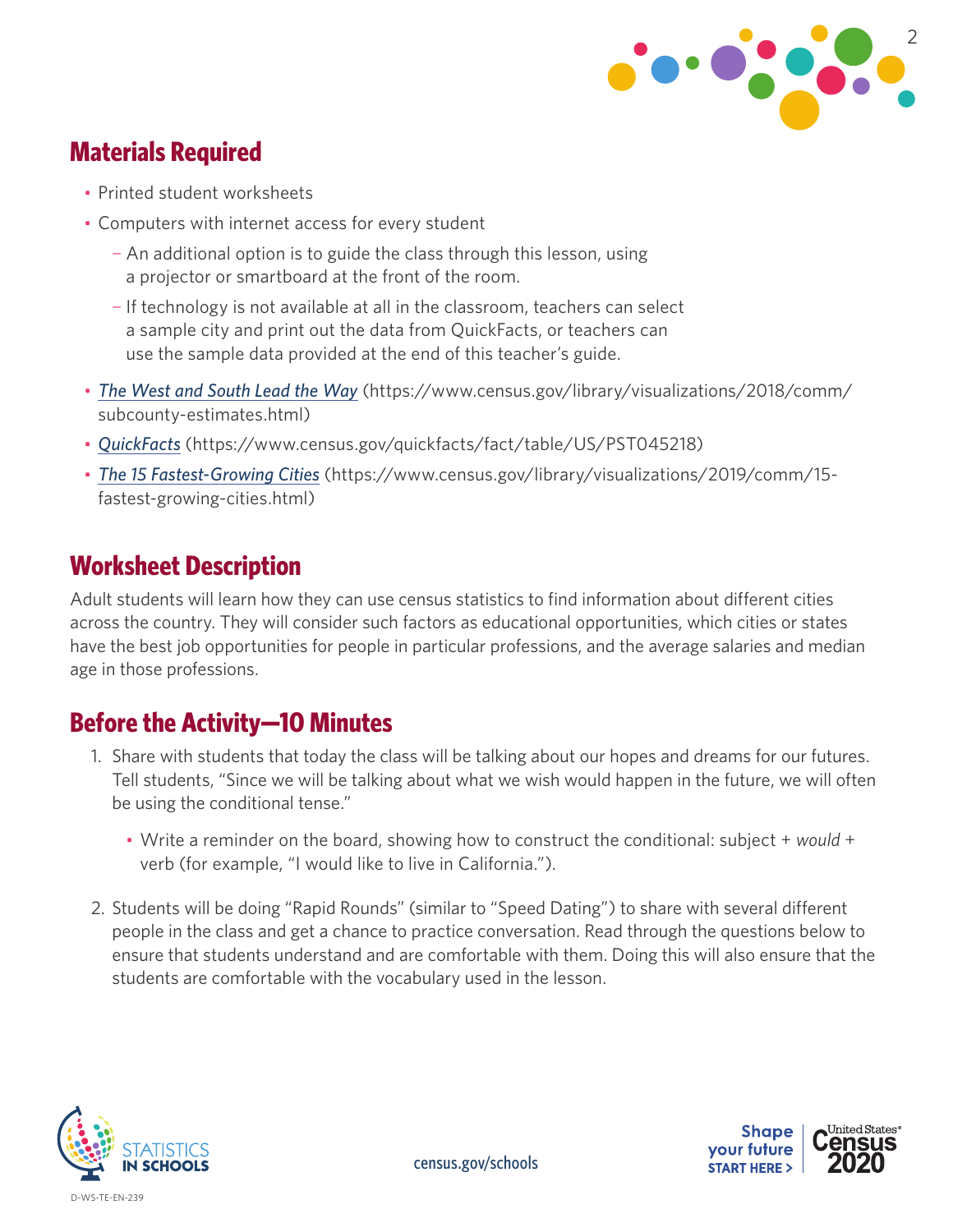

Have your students sit in two rows of chairs facing each other: Row A and Row B. Read the first question and give students one minute (30 seconds for each partner) to answer it. Then prompt the students to thank their partner and ask members of Group B to move one seat to the right, to sit across from a new partner. (The last student in Row B will move to the first seat.) Read the next question and repeat this process. This activity will continue until all questions have been asked. Here are the questions:

- If you could live in any city in the United States, where would you live?
- How much do you think it would cost to live in this city?
- If you could have any job in the United States, what would it be?
- What sort of education or training would you need for that job?
- What salary do you think you would make in this job?
- 3. Direct students back to their desks. Explain that today we are going to learn how we can use U.S. census data to help us plan the future for us and our families.

#### **During the Activity—20 Minutes**

1. Model how to use the computer to examine *The [West and South Lead the Way](https://www.census.gov/library/visualizations/2018/comm/subcounty-estimates.html)*, *[The 15 Fastest-](https://www.census.gov/library/visualizations/2019/comm/15-fastest-growing-cities.html)[Growing Cities](https://www.census.gov/library/visualizations/2019/comm/15-fastest-growing-cities.html)*, and *[QuickFacts](https://www.census.gov/quickfacts/fact/table/US/PST045218)*.

**Teacher Tip:** Show students how to view two cities side by side by searching for and selecting the appropriate city in the search bar at the top left of the screen. This will make it easier for students to compare different places. Students can view their current city (e.g., Boston) with another city (e.g., Houston) to compare factors such as median household income, median rent, and population demographics.

2. Now ask students to answer the questions on the student worksheets, using the Census Bureau information as a reference point.

Question #1: Based on the data you find in QuickFacts or The 15 Fastest-Growing Cities graphic at the end of your student activity, where would you like to live? Why?

Question #2: Based on population data found in QuickFacts, is the city where you would like to live growing? If so, at what rate?

Question #3: Based on the data found in QuickFacts, what industry, or type of work, is the largest in the city where you would like to live?



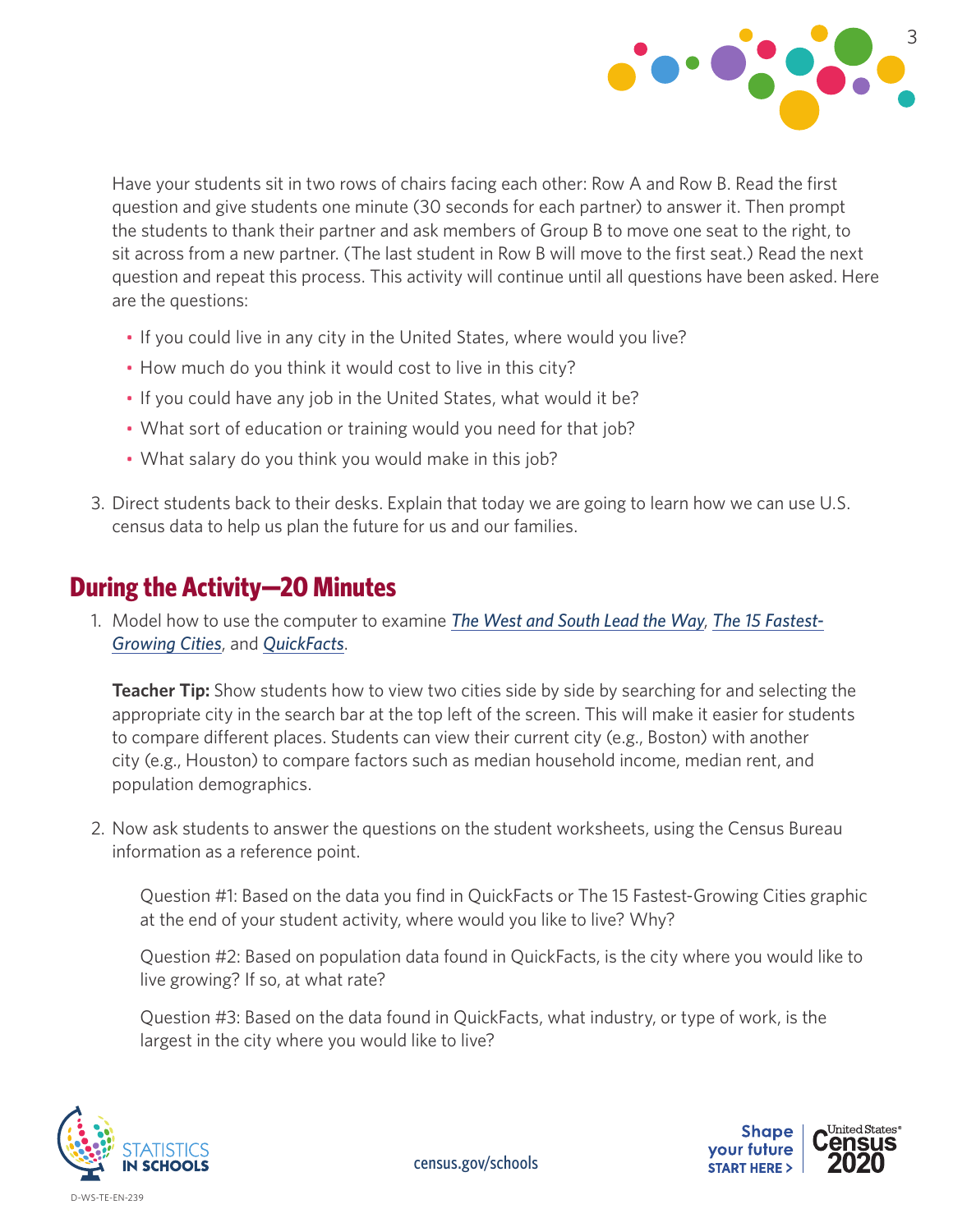

Question #4: How much money does the industry you are interested in bring in?

Question #5: What is the median cost of rent in the city where you would like to live? What is the median cost of owning a home?

Question #6: How might transportation options and the mean travel time to work (found using QuickFacts) in your target city affect your decision?

#### **After the Activity—5 Minutes**

Give students the opportunity to share their findings with a partner. Then orient the class discussion around the following questions:

- What did you learn from the Census Bureau data about your chosen city?
- Should people move to this city? Why or why not? (Prompt students to answer by citing statistics about cost of living, job opportunities, demographics, and so on.)
- Why is it important for us to fill out the 2020 Census? Why is this data important?

#### **Home Extension**

Teachers, please read the instructions for the students' homework assignment out loud to the class:

*Show the tools you learned how to use in class to a friend or a member of your family who is planning for his or her future. Then guide that person through how to use the tools to help them plan for their future.*

| <b>Fact</b>                                                                                | <b>Houston</b><br>city, Texas | <b>Boston city,</b><br><b>Massachusetts</b> | Seattle city,<br>Washington | Kansas city,<br><b>Missouri</b> | Fort<br>Lauderdale<br>city, Florida | <b>United States</b> |
|--------------------------------------------------------------------------------------------|-------------------------------|---------------------------------------------|-----------------------------|---------------------------------|-------------------------------------|----------------------|
| <b>Population</b>                                                                          |                               |                                             |                             |                                 |                                     |                      |
| Population estimates, July 1, 2018,<br>(V2018)                                             | 2.325.502                     | 694.583                                     | 744.955                     | 491.918                         | 182.595                             | 327,167,434          |
| Population estimates base, April 1,<br>2010, (V2018)                                       | 2.093.615                     | 617.786                                     | 608.666                     | 459.937                         | 165.763                             | 308,758,105          |
| Population, percent change - April<br>1, 2010 (estimates base) to July 1,<br>2018, (V2018) | 11.1%                         | 12.4%                                       | 22.4%                       | 7.0%                            | 10.2%                               | 6.0%                 |
| Population, Census, April 1, 2010                                                          | 2,099,451                     | 617.594                                     | 608,660                     | 459,787                         | 165,521                             | 308,745,538          |
| <b>Age and Sex</b>                                                                         |                               |                                             |                             |                                 |                                     |                      |
| Persons under 5 years, percent                                                             | 7.8%                          | 5.2%                                        | 4.9%                        | 7.0%                            | 5.2%                                | 6.1%                 |
| Persons under 18 years, percent                                                            | 25.1%                         | 16.3%                                       | 15.3%                       | 23.1%                           | 18.3%                               | 22.4%                |
| Persons 65 years and over, percent                                                         | 10.1%                         | 11.0%                                       | 12.1%                       | 12.4%                           | 16.7%                               | 16.0%                |
| Female persons, percent                                                                    | 49.9%                         | 51.9%                                       | 49.8%                       | 51.3%                           | 47.5%                               | 50.8%                |







[census.gov/schools](http://census.gov/schools)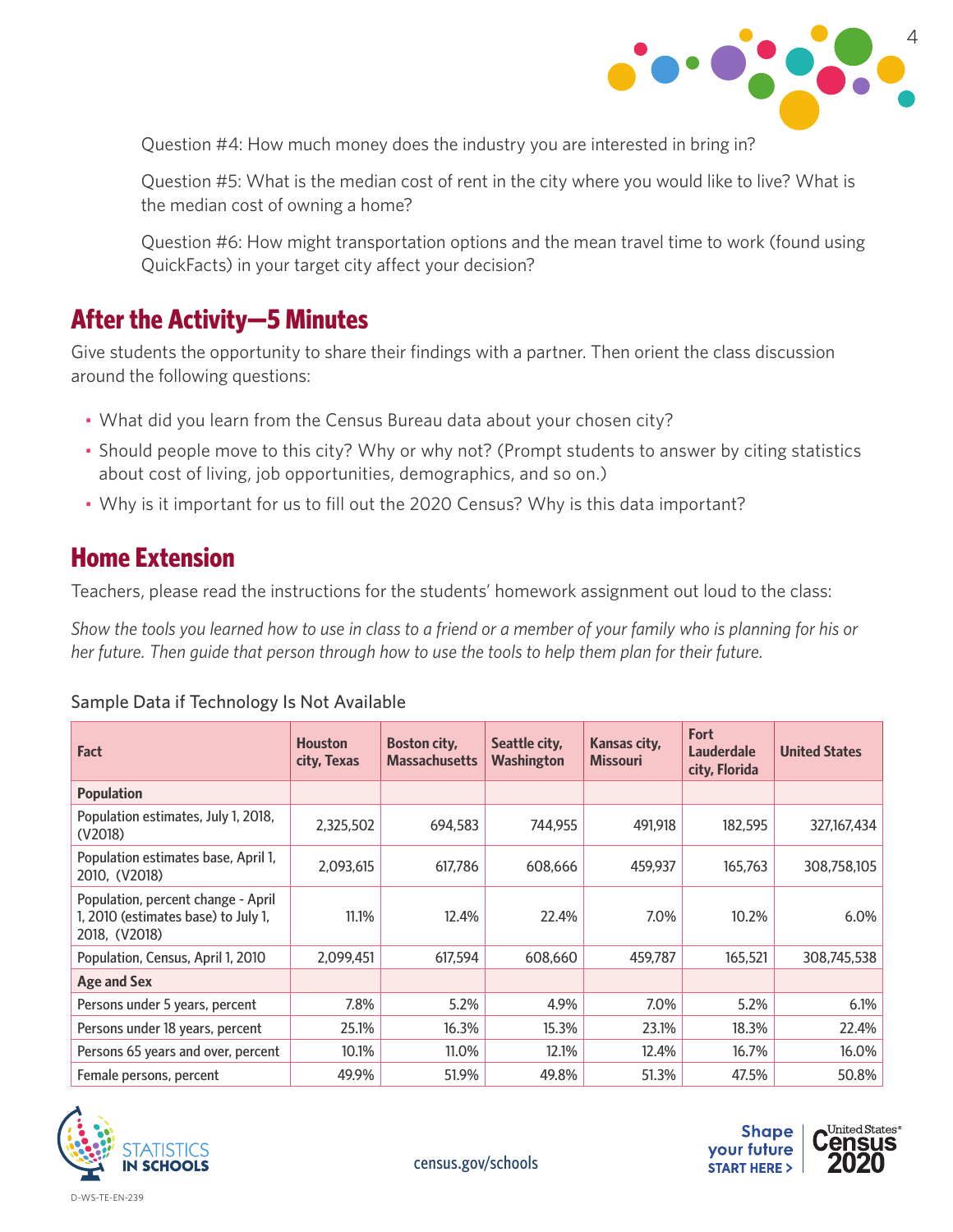

| <b>Race and Hispanic Origin</b>                                                              |           |           |           |           |           |             |
|----------------------------------------------------------------------------------------------|-----------|-----------|-----------|-----------|-----------|-------------|
| White alone, percent                                                                         | 58.5%     | 52.8%     | 68.6%     | 60.3%     | 62.2%     | 76.5%       |
| Black or African American alone,<br>percent                                                  | 22.9%     | 25.3%     | 7.1%      | 28.7%     | 32.0%     | 13.4%       |
| American Indian and Alaska Native<br>alone, percent                                          | 0.3%      | 0.4%      | 0.6%      | 0.4%      | 0.2%      | 1.3%        |
| Asian alone, percent                                                                         | 6.7%      | 9.5%      | 14.5%     | 2.8%      | 1.5%      | 5.9%        |
| Native Hawaiian and Other Pacific<br>Islander alone, percent                                 | 0.1%      | 0.0%      | 0.4%      | 0.1%      | $0.0\%$   | 0.2%        |
| Two or More Races, percent                                                                   | 2.0%      | 4.9%      | 6.6%      | 3.3%      | 1.9%      | 2.7%        |
| Hispanic or Latino, percent                                                                  | 44.5%     | 19.4%     | 6.5%      | 10.2%     | 17.8%     | 18.3%       |
| White alone, not Hispanic or<br>Latino, percent                                              | 24.9%     | 44.9%     | 65.3%     | 55.5%     | 48.1%     | 60.4%       |
| <b>Population Characteristics</b>                                                            |           |           |           |           |           |             |
| Veterans, 2013-2017                                                                          | 71,749    | 16,221    | 29,816    | 26.439    | 9,335     | 18,939,219  |
| Foreign born persons, percent,<br>2013-2017                                                  | 29.2%     | 28.3%     | 18.0%     | 7.8%      | 23.8%     | 13.4%       |
| <b>Housing</b>                                                                               |           |           |           |           |           |             |
| Owner-occupied housing unit rate,<br>2013-2017                                               | 43.3%     | 35.3%     | 46.5%     | 54.0%     | 52.4%     | 63.8%       |
| Median value of owner-occupied<br>housing units, 2013-2017                                   | \$149,000 | \$455,100 | \$537,800 | \$139,900 | \$297,200 | \$193,500   |
| Median selected monthly owner<br>costs -with a mortgage, 2013-2017                           | \$1,533   | \$2,293   | \$2,388   | \$1,318   | \$1,925   | \$1,515     |
| Median selected monthly owner<br>costs -without a mortgage, 2013-<br>2017                    | \$511     | \$776     | \$754     | \$463     | \$763     | \$474       |
| Median gross rent, 2013-2017                                                                 | \$940     | \$1,445   | \$1,377   | \$862     | \$1,181   | \$982       |
| <b>Families &amp;</b><br><b>Living Arrangements</b>                                          |           |           |           |           |           |             |
| Households, 2013-2017                                                                        | 838,950   | 263,229   | 314,850   | 198.935   | 73,657    | 118,825,921 |
| Persons per household, 2013-2017                                                             | 2.66      | 2.36      | 2.11      | 2.35      | 2.37      | 2.63        |
| Living in the same house 1 year ago,<br>percent of persons age 1 year+,<br>2013-2017         | 80.6%     | 79.5%     | 76.9%     | 80.8%     | 80.5%     | 85.4%       |
| Language other than English<br>spoken at home, percent of<br>persons age 5 years+, 2013-2017 | 48.1%     | 37.6%     | 21.0%     | 12.0%     | 28.6%     | 21.3%       |



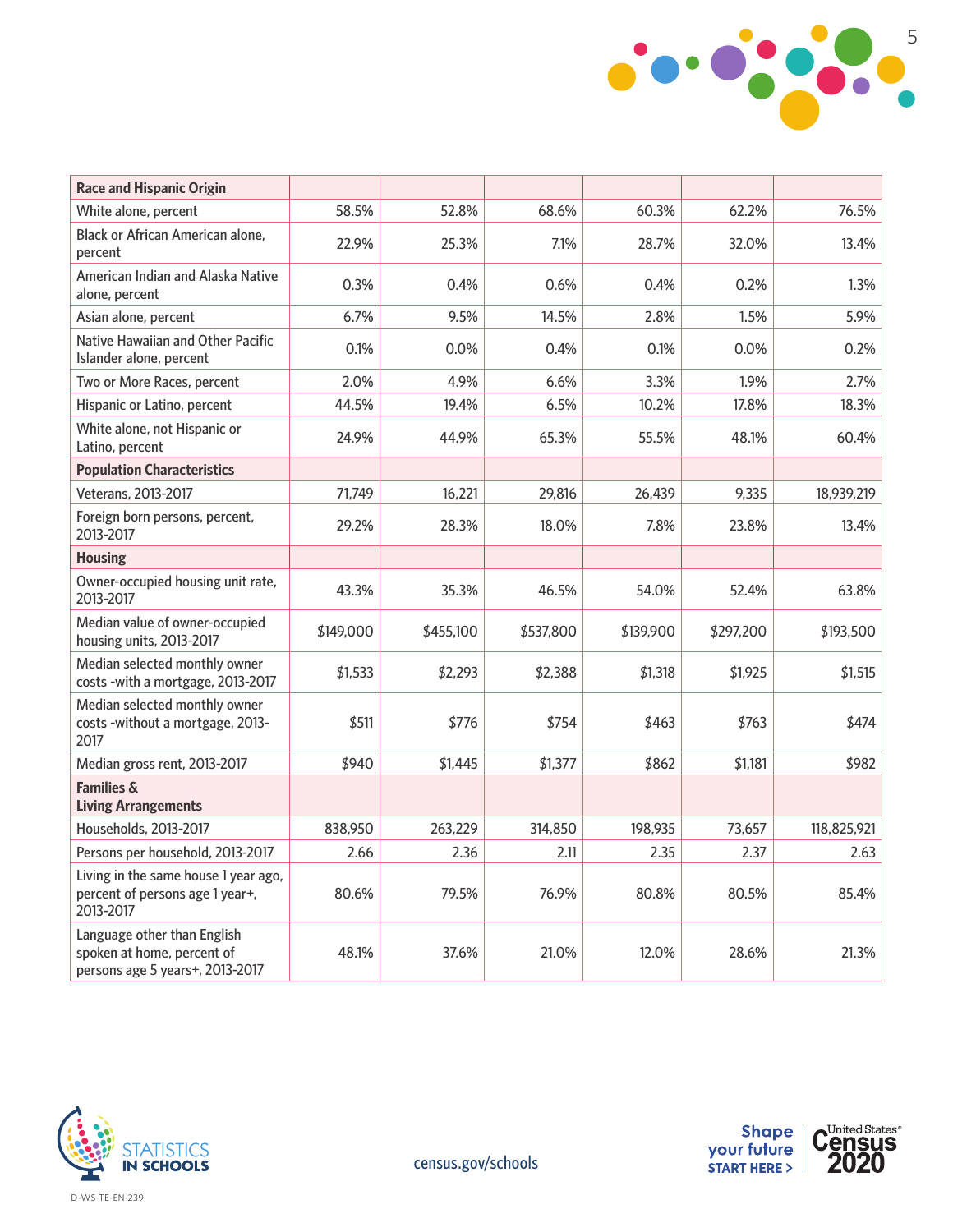

| <b>Computer and Internet Use</b>                                                      |             |            |            |            |           |               |
|---------------------------------------------------------------------------------------|-------------|------------|------------|------------|-----------|---------------|
| Households with a computer,<br>percent, 2013-2017                                     | 85.2%       | 88.2%      | 93.4%      | 85.7%      | 89.0%     | 87.2%         |
| Households with broadband<br>Internet subscription, percent,<br>2013-2017             | 74.2%       | 81.4%      | 87.2%      | 75.7%      | 78.8%     | 78.1%         |
| <b>Education</b>                                                                      |             |            |            |            |           |               |
| High school graduate or higher,<br>percent of persons age 25 years+,<br>2013-2017     | 77.9%       | 86.1%      | 94.2%      | 89.1%      | 86.8%     | 87.3%         |
| Bachelor's degree or higher,<br>percent of persons age 25 years+,<br>2013-2017        | 31.7%       | 47.4%      | 61.7%      | 33.5%      | 34.9%     | 30.9%         |
| <b>Health</b>                                                                         |             |            |            |            |           |               |
| With a disability, under age 65<br>years, percent, 2013-2017                          | 6.6%        | 8.7%       | 6.2%       | 9.7%       | 9.1%      | 8.7%          |
| Persons without health insurance,<br>under age 65 years, percent                      | 26.4%       | 4.2%       | 6.7%       | 15.1%      | 20.4%     | 10.2%         |
| <b>Economy</b>                                                                        |             |            |            |            |           |               |
| In civilian labor force, total, percent<br>of population age 16 years+, 2013-<br>2017 | 67.7%       | 68.8%      | 72.7%      | 68.3%      | 65.6%     | 63.0%         |
| In civilian labor force, female,<br>percent of populaion age 16 years+,<br>2013-2017  | 59.5%       | 66.2%      | 68.7%      | 64.4%      | 61.4%     | 58.2%         |
| Total accommodation and food<br>service sales, 2012 (\$1,000)                         | 7,746,585   | 4,409,241  | 3,164,114  | 1,630,048  | 1,934,420 | 708,138,598   |
| Total health care and social<br>assistance receipts/revenue, 2012<br>(\$1,000)        | 23,365,238  | 16,734,496 | 10,544,194 | 5,060,279  | 2,431,845 | 2,040,441,203 |
| Total manufacturers shipments,<br>2012 (\$1,000)                                      | 53,787,073  | 3,334,504  | 5,200,165  | 8,635,055  | 974,986   | 5,696,729,632 |
| Total merchant wholesaler sales,<br>2012 (\$1,000)                                    | 322,772,620 | 7,074,780  | 12,790,526 | 14,577,576 | 4,332,169 | 5,208,023,478 |
| Total retail sales, 2012 (\$1,000)                                                    | 41,589,435  | 7,885,597  | 40,037,940 | 7,537,341  | 4,045,258 | 4,219,821,871 |
| Total retal sales per capita, 2012                                                    | \$19,247    | \$12,389   | \$63,098   | \$16,233   | \$23,692  | \$13,443      |
| <b>Transportation</b>                                                                 |             |            |            |            |           |               |
| Mean travel time to work<br>(minutes), workers age 16 years+,<br>2013-2017            | 27.0        | 30.4       | 27.5       | 21.8       | 26.4      | 26.4          |





[census.gov/schools](http://census.gov/schools)